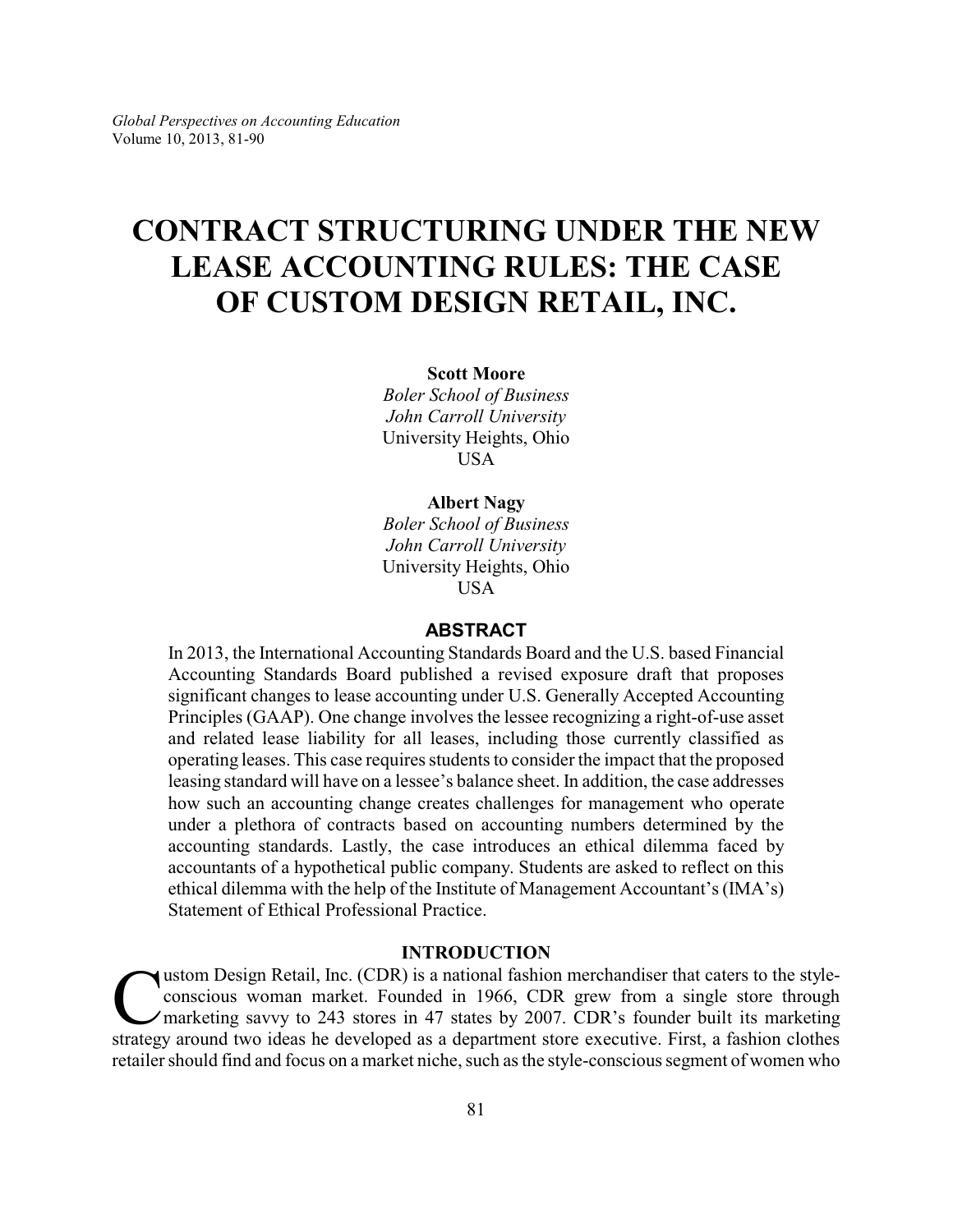would pay a premium for a higher level of service in selecting fit and fashion. Second, a smart retailer that provides a high level of service has an opportunity to learn from its customers. CDR systematized the learning process by training its staff to gather customer information and feed it to management. The detailed customer intelligence helped inform purchasing and inventory management. The strategy helped CDR to identify and act on changing customer tastes and buying patterns more quickly than larger, better funded rivals. It also helped the firm put the right mix of products on the shelves at the right time, fostering strong customer loyalty. Compared to competitors, CDR tended to overstock less and avoid deep discounting to clear shelves for newer fashions.

CDR's business model proved to be scalable. The company succeeded in executing an expansion strategy into upscale malls in selected U.S. cities, opening one to three stores per month for seven years beginning in 1986. By 1995, the company had over 150 stores operating in 37 states. The firm's strong operating performance generated much of the cash flow to fund the store expansion. But by the mid-1990s, the company's founder was ready to turn over day-to-day operating responsibility for the business and diversify his holdings in the company. This led to a search for a new CEO and preparation for public sale of stock, which were completed in 1995 and 1996 respectively. The company operated relatively smoothly over the first eight or nine years of the successor CEO's tenure. However, around 2005, the company began lagging behind competitors in terms of sales and profitability.

In 2006, the CEO initiated a comprehensive strategic review of the company's operations and opportunities. The review indicated that fashion merchandising was underperforming relative to forecasts, and it highlighted a significant challenge. CDR was having difficulty translating its business model to the internet. Customers were unhappy with the firm's website. Its limited on-line customer base indicated that the website was slow and cumbersome to navigate. Merchandise images were unavailable for many items. Surveys indicated that customers were dissatisfied with assistance from the drill-down capabilities on its website and from its call center provider. The surveyed customers found competitors' websites far superior to CDR's.

The CEO proposed a new strategic plan that included a significant investment project in information technology (IT) and website development. The CEO firmly believed that such an investment would be necessary to increase CDR's internet presence and improve the company's ability to compete effectively in the online market. The technology initiative met resistance from the board. Several board members, including the founder, were reluctant to invest heavily in an area where the firm seemed to be at a competitive disadvantage. They also quibbled with the results from the online customer surveys and argued that the firm's strength was in its stores. Other board members supported the plan, but all were concerned that the overall spending on IT development would exceed funds generated from operations. They feared that a significant investment in IT development would drag down operating profits and expand the company's use of long-term debt.

The divided board debated about the IT development plan during several meetings in 2007. Ultimately, a compromise was struck with the agreement that the funding of the IT project should come from operating profit. Furthermore, the board was clear to state that the company must first invest any operating profit toward necessary store improvements before funding the IT project. The board expressed its belief that the market places significant value on the company's low leverage position, and that the company should not take on any additional debt for IT development or store improvements.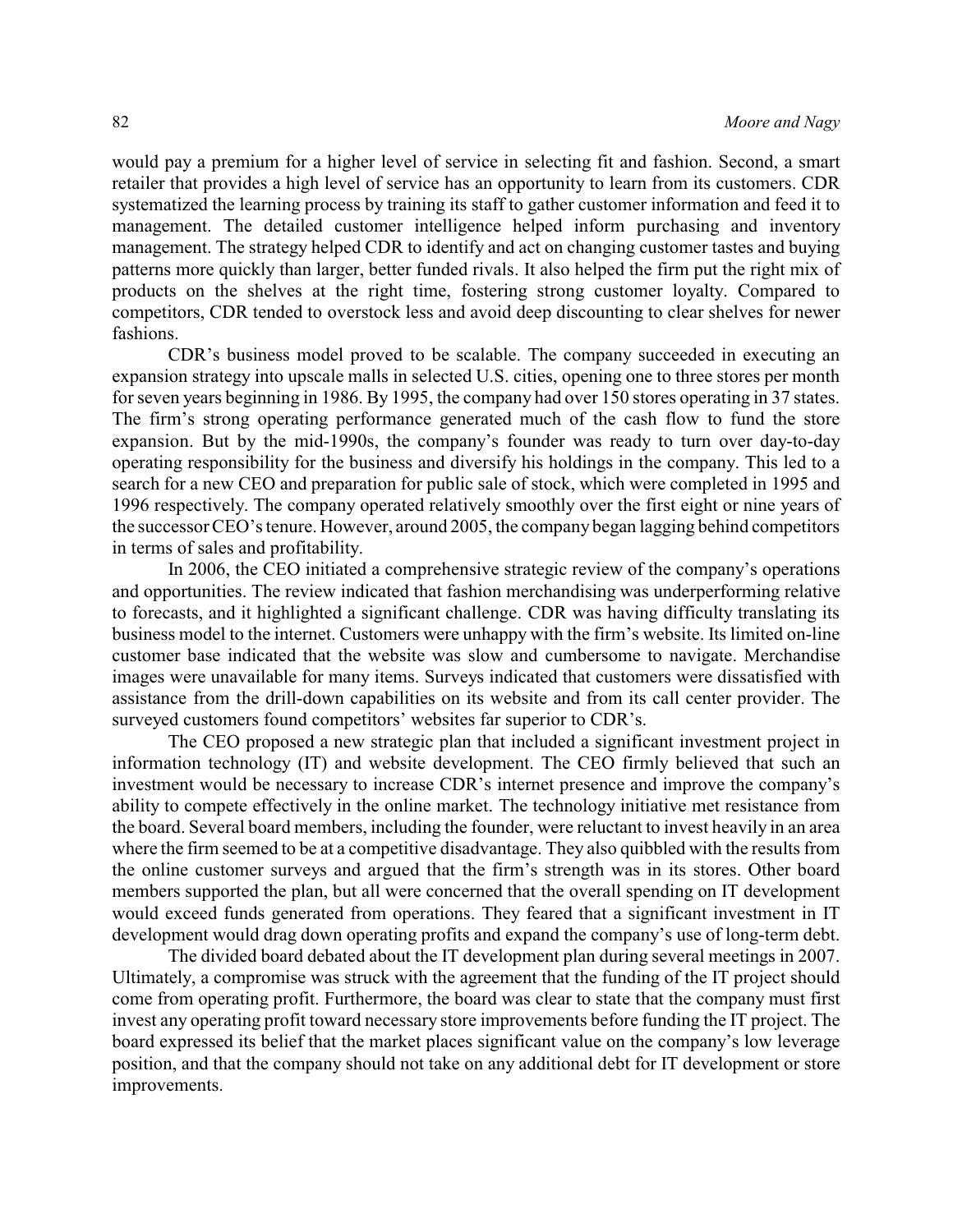#### *Custom Design Retail, Inc.* 83

CDR's investment plans were interrupted by the financial crisis and the recession that began in 2008. Consumer spending was hard hit by the recession; unemployment rose quickly and family income growth stagnated during this time. Retail sales and operating margins plunged nationally. Retailers expended huge amounts of cash during the recession, bringing them under financial pressure from suppliers, landlords, and bank creditors. When bank credit lines came up for renewal, marginal retailers no longer met credit standards and were unable to secure new funding sources. As suppliers curtailed extension of trade credit, retailers small and large filed for reorganization. Some, like Circuit City, went into liquidation.

CDR was not immune to the recession. Projections for modest growth in women's apparel turned into declining revenues. Operating margins, which had been forecast to improve, weakened, and the firm experienced its first operating loss since becoming a public company. CDR weathered the storm partly by moving quickly to cut prices and pare inventories early in the downturn. CDR also cut back its investments in store refurbishments and information technology, conserving cash to pay landlords and creditors. By the beginning of the third quarter of 2010, the economy had stabilized. Though reported unemployment remained stubbornlyhigh at more than 9.5 percent, GDP was growing and consumers had begun spending again. CDR's sales had yet to recover from the recession, but with visibility returning to the market, the CEO felt it was time to ramp up the IT investment again.

#### **THE AUGUST 16, 2010 MORNING MEETING**

Gladys Stewart, CDR's Chief Financial Officer (CFO), does not especially like surprises. Stewart institutes a weekly meeting with her Controller, Ken Clark, and Treasurer, Andrew Lloyd, to update them on strategic initiatives and to get updates on initiatives under their leadership. The top agenda item at the weekly meeting is always current events. Lately, this means reviewing the firm's financial performance in the context of the moribund recovery from the "Great Recession." Stewart passes around Exhibits 1 and 2 showing CDR's income statements and balance sheets leading up to the recession and for the first two quarters of 2010. The second quarter of 2010 has been the best for CDR since 2007, but sales and margins continue to miss targets.

Stewart also passes around an analyst report that caught the attention of CDR's CEO. The report describes the growth rates of retail sales and e-commerce and e-commerce's share of retail sales in the U.S. for the past five years. Stewart notes, "The report argues pretty strongly that consumer shopping and buying habits are changing. Overall people still aren't buying a lot online, particularly in our segment, and we are below the averages. But people are shopping more intensively online before purchasing." Stewart then turns to Ken Clark and asks, "We've started to pick that up in our web traffic, haven't we, Ken?"

Clark nods and says, "It's one way to look at what we're seeing. Web traffic is up, but online sales are flat and store sales are not coming up as quickly as we budgeted."

Stewart describes the current situation: "People pull in the purse strings in recessions. This recession has really driven them to use technology more in the shopping process – even among our customers who don't buy online. They're looking for more information online before making purchases. Internet marketing is evolving. We're great at capturing store traffic information, but we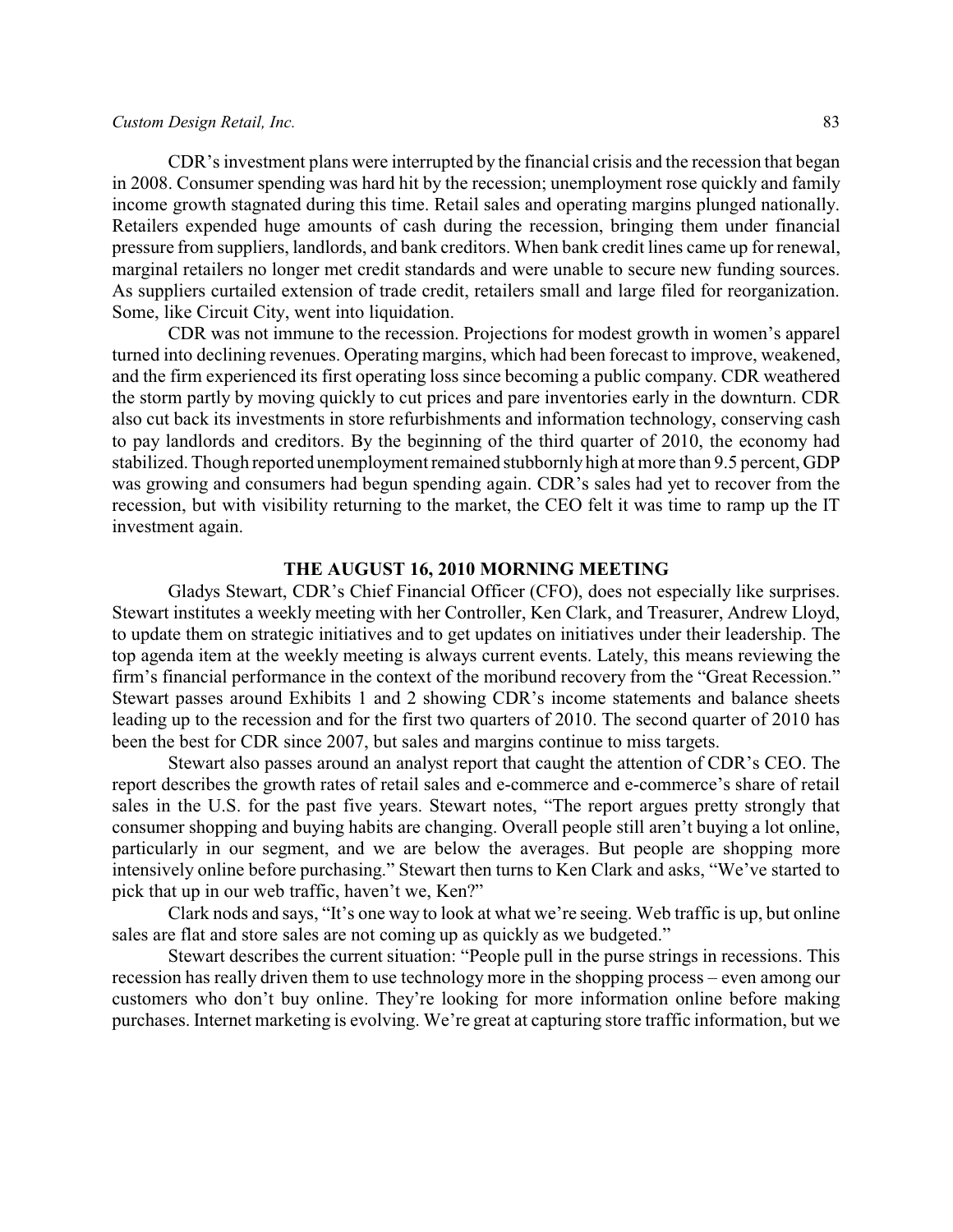| and for the Years Ending 2006-2009 (in \$Millions) |            |             |          |          |          |            |
|----------------------------------------------------|------------|-------------|----------|----------|----------|------------|
|                                                    | $Jun-2010$ | Mar- $2010$ | Dec-2009 | Dec-2008 | Dec-2007 | $Dec-2006$ |
| <b>Sales</b>                                       | 56.575     | 52.550      | 219.775  | 240.661  | 271.197  | 278.992    |
| Cost of Goods Sold                                 | 30.550     | 28.903      | 128.311  | 135.889  | 145.091  | 145.886    |
| Gross Profit                                       | 26.025     | 23.647      | 91.464   | 104.772  | 126.106  | 133.106    |
| SG&A Expense                                       | 22.065     | 22.896      | 92.131   | 105.892  | 106.609  | 106.776    |
| <b>Operating Profit</b>                            | 3.960      | 0.751       | $-0.667$ | $-1.120$ | 19.497   | 26.330     |
| Non-Operating Inc/Exp                              | 0.041      | $-0.044$    | 1.112    | 2.250    | 1.815    | 2.154      |
| Pretax Income                                      | 3.919      | 0.795       | $-1.779$ | $-3.370$ | 17.682   | 24.176     |
| <b>Total Income Taxes</b>                          | 0.811      | 0.156       | $-0.442$ | $-0.522$ | 3.740    | 5.078      |
| Net Income                                         | 3.108      | 0.639       | $-1.337$ | $-2.848$ | 13.942   | 19.098     |

# **CDR Income Statements for the First Two Quarters of 2010**

**EXHIBIT 1**

don't have the technical capabilities we need to track our online customers. We're missing opportunities to provide them with product suggestions or targeted coupons by e-mail – let alone to mobile phones. Customers are starting to expect this. We can't provide images of all of our SKUs, and we're going to wake up someday soon to our competition's online animated fitting rooms. We don't have the kind of technical capability we need to adapt to this evolving market. As you surely know, the CEO is anxious to move forward in significantly upgrading our web presence, and I'm on board with her. If we don't get this right, I think in the long-term we're going to be working for Macy's or Kohl's."

Stewart concludes, "During our last meeting I asked for an update on our hardware and software investment options. What can you tell us, Ken?"

"Our office has been working with IT for some time now, specifying our needs and also on identifying and vetting vendors," Ken Clark begins. "We put out a request for proposals to three vendors. We think our best match is with Lisson Grove Systems. They have the ability to put together a comprehensive solution and they have a strong reputation in our industry. They can start as soon as we approve the contracts. We can have all of the hardware and software in place and tested and the back-office people hired by the end of the first quarter of next year. Store managers and corporate staff should be fully trained when we go live."

Clark refers Stewart and Lloyd to a report from the IT Department (Exhibit 3). "I asked IT to send me a summary of the outlays for the main components of Lisson Grove's proposal. The complete package requires expenditures of around \$12 million in the first year and \$4 million each year after if we purchase everything – including hardware, software licenses, web-site development, and training. Their pricing is on the high side, but we're convinced we're paying for a superior product bundle."

Stewart quickly takes in the figures from Exhibit 3 and turned to Andrew Lloyd. "Andy, you've been working with our capital financing team. In round figures, our board mandates we commit \$4 million above depreciation of operating profit for store improvements. If we need another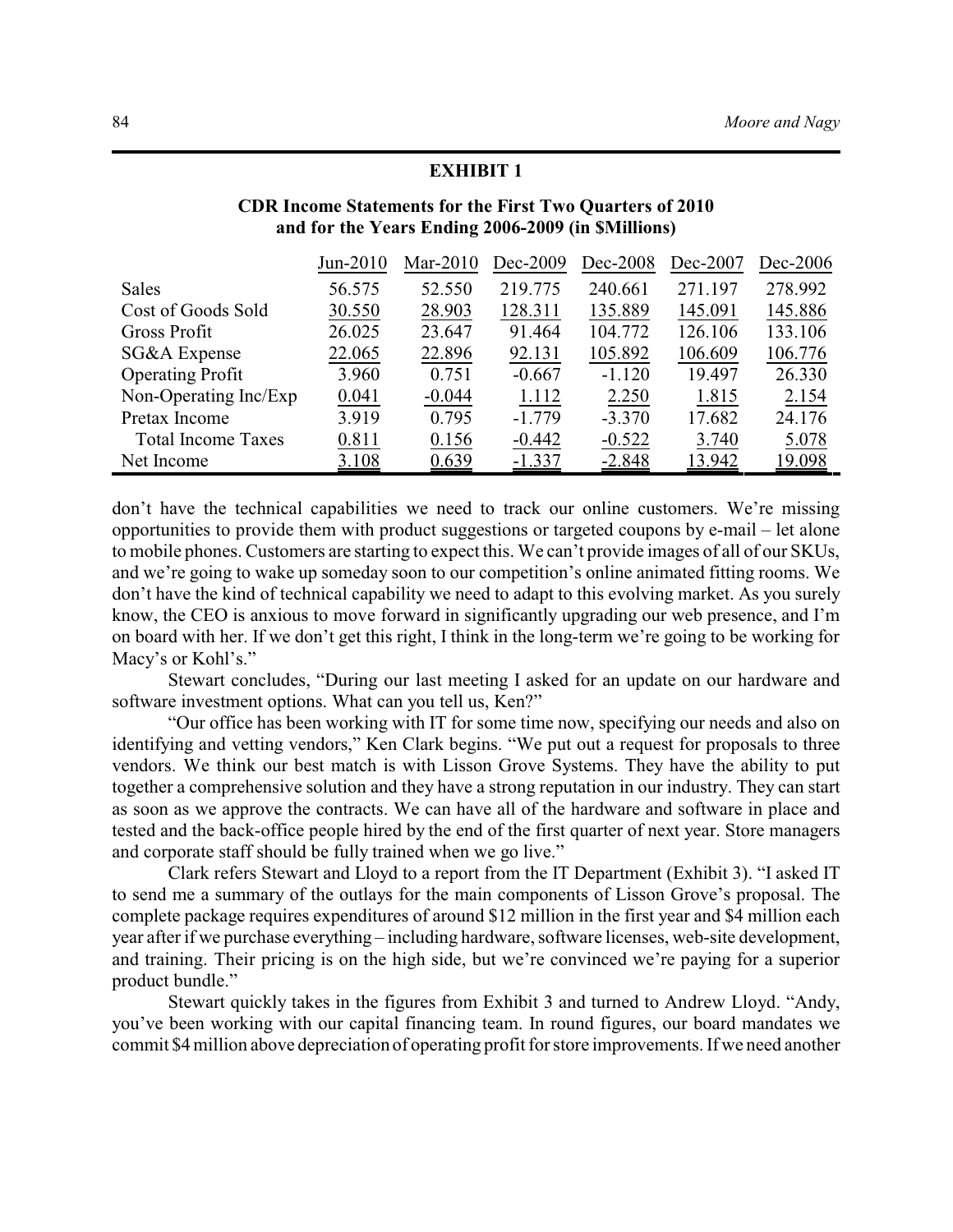## **EXHIBIT 2**

## **CDR Balance Sheets for the First Two Quarters of 2010 and for the Years Ending 2006-2009 (in \$Millions)**

|                                                 | Jun-2010       | Mar-2010       | 2009           | 2008    | 2007           | 2006    |
|-------------------------------------------------|----------------|----------------|----------------|---------|----------------|---------|
| <b>ASSETS</b>                                   |                |                |                |         |                |         |
| Cash & Equivalents                              | 25.197         | 23.474         | 21.015         | 22.988  | 33.598         | 35.917  |
| Net Receivables                                 | 7.577          | 6.910          | 6.849          | 5.568   | 6.445          | 8.940   |
| Inventories                                     | 20.446         | 19.306         | 19.544         | 20.282  | 21.681         | 22.413  |
| <b>Other Current Assets</b>                     | 3.118          | 2.443          | 1.943          | 1.795   | 2.465          | 2.217   |
| <b>Total Current Assets</b>                     | 56.338         | 52.133         | 49.351         | 50.633  | 64.189         | 69.487  |
| Net Plant and Property                          | 56.461         | 58.837         | 59.813         | 64.781  | 68.025         | 70.377  |
| <b>Other Assets</b>                             | 13.944         | 14.443         | 13.369         | 12.320  | 13.488         | 14.057  |
| <b>TOTAL ASSETS</b>                             | 126.743        | <u>125.413</u> | 122.533        | 127.734 | 145.702        | 153.921 |
| <b>LIABILITIES</b>                              |                |                |                |         |                |         |
| <b>Current Maturities of LT Debt</b>            | 1.250          | 1.250          | 1.250          | 1.525   | 0.000          | 1.250   |
| <b>Accounts Payable</b>                         | 10.547         | 10.459         | 9.413          | 10.054  | 20.077         | 24.826  |
| <b>Other Current Liabilities</b>                | 3.133          | 3.251          | 2.244          | 2.790   | 8.413          | 12.447  |
| <b>Total Current Liabilities</b>                | 14.930         | 14.960         | 12.907         | 14.369  | 28.490         | 38.523  |
| Long-tem Debt, net current                      | 0.000          | 1.250          | 2.500          | 3.750   | 0.000          | 0.000   |
| Other Liabilities                               | 10.651         | 12.000         | 10.806         | 11.772  | 16.448         | 21.115  |
| <b>TOTAL LIABILITIES</b>                        | 25.581         | 28.210         | 26.213         | 29.891  | 44.938         | 59.638  |
| <b>EQUITY</b>                                   |                |                |                |         |                |         |
| Common Stock                                    | 0.165          | 0.164          | 0.164          | 0.164   | 0.163          | 0.163   |
| Capital Surplus                                 | 27.859         | 26.989         | 26.745         | 26.931  | 27.005         | 34.466  |
| <b>Retained Earnings</b>                        | 73.138         | 70.050         | 69.411         | 70.748  | 73.596         | 59.654  |
| Stockholders' Equity - Total                    | 101.162        | 97.203         | 96.320         | 97.843  | 100.764        | 94.283  |
| <b>TOTAL LIABILITIES &amp;</b><br><b>EQUITY</b> | <u>126.743</u> | <u>125.413</u> | <u>122.533</u> | 127.734 | <u>145.702</u> | 153.921 |

\$11 to \$12 million for IT infrastructure and web development, how soon will we have enough operating profit to begin this project?"

"Well," Lloyd bemoans, "I don't foresee that type of investment coming out of operating profits in the near future." He passes copies of a forecast (Exhibit 4) to Stewart and Clark and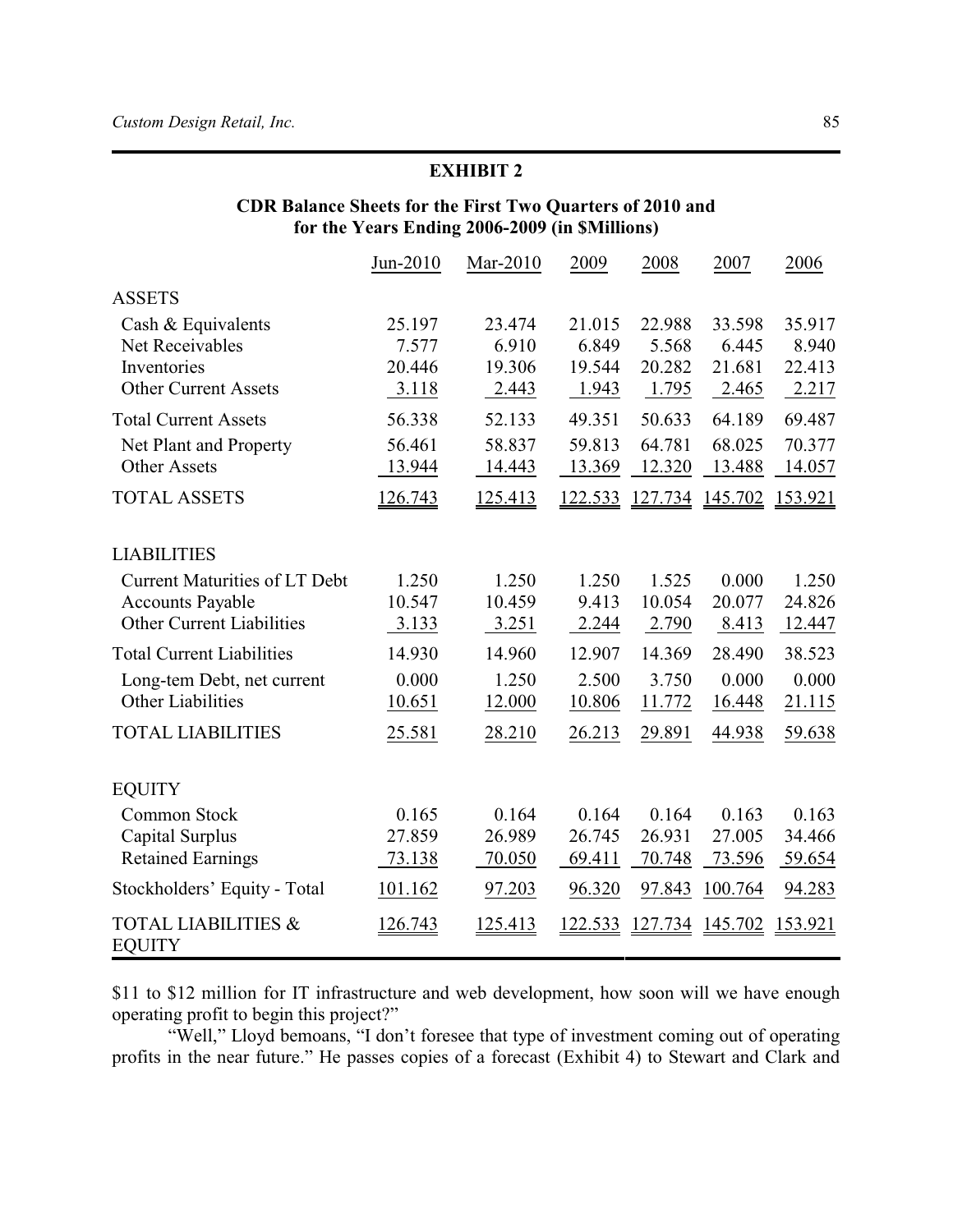## **EXHIBIT 3**

## **Report from IT Department Pertaining to Vendor Proposal for IT Upgrades**

Below is a summary of the outlays for the main components of the Lisson Grove System's proposal for CDR's upgrade in information technology and web presence. The one-time expenditures involve various hardware, terminal, and server components; training; and website and system configuration and integration. These one-time expenditures total \$8,020,000. The ongoing annual expenditures total \$3,900,000 and include costs for license fees, support personnel, and maintenance. CDR would own all the hardware and we estimate a useful life of 5 years for these components.

| <b>Components</b>                                          | Cost        |
|------------------------------------------------------------|-------------|
| One-time Expenditures                                      |             |
| Hardware, including POS terminals and e-commerce servers   | \$6,225,000 |
| Training, including corporate staff and store employees    | 675,000     |
| Web site development and system integration                | 1,120,000   |
| Total                                                      | \$8,020,000 |
| <b>Annual Expenditures</b>                                 |             |
| Software licenses including comprehensive e-commerce suite | \$3,245,000 |
| Ongoing personnel costs due to increased staffing needs    | 410,000     |
| Web-site maintenance                                       | 245,000     |
| Total                                                      | \$3,900,000 |

## **EXHIBIT 4**

#### **CDR 3-Year Operating Income Forecast (in \$Millions)**

|                                            | 2010     | 2011     | 2012     |
|--------------------------------------------|----------|----------|----------|
| Sales                                      | \$230.25 | \$256.00 | \$280.00 |
| Cost of Goods Sold                         | 126.50   | 137.70   | 151.20   |
| Gross Profit                               | 103.75   | 118.30   | 128.80   |
| Selling, General & Administrative Expenses | 85.50    | 89.00    | 92.00    |
| Depreciation Expense                       | 11.80    | 12.00    | 12.25    |
| <b>Operating Income</b>                    | \$6.45   | \$17.30  | \$24.55  |

explains, "As you know, the board mandates that the store improvement and IT investment decisions be based upon the next year's operating income forecast, and here is that forecast. It looks like we may have finally turned the corner last quarter, and we expect operating profits to slowly climb back to their pre-financial crisis amounts in the next few years. Despite this positive trend, there is not going to be enough operating profit to cover both store improvements and IT investments in the near future. Just looking at 2011, we would have to dedicate around \$16 million of operating profit toward store improvements, which leaves just over \$1 million for IT. In 2012, if all goes as projected, we would have around \$8 million for IT."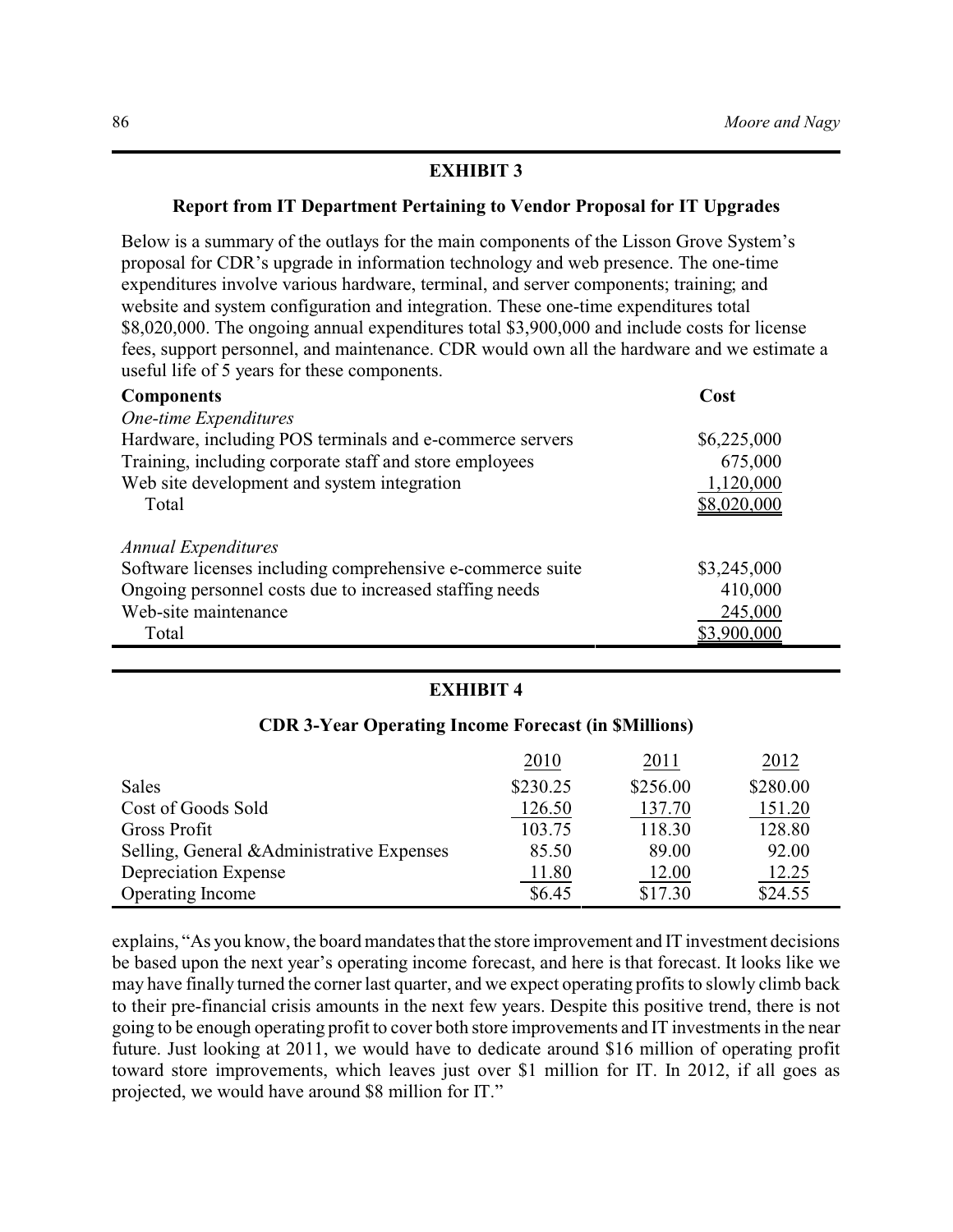#### *Custom Design Retail, Inc.* 87

"That's simply not acceptable!" Stewart exclaims while pounding the table. "If we keep going down this brick and mortar path led by our dinosaur board, we're doomed." Lloyd and Clark nod in agreement while staring at the forecast.

"What about leasing some of the IT components?" Stewart inquires in frustration. "We lease most of our stores on an operating basis so they don't show up in the leverage ratios. And it's common to lease IT equipment. Could we tie some of the IT investment components into a service contract? Even if it's a relatively expensive option, the financing cost will be built into the leases and the service contracts. This might avoid the IT funding issue and allow us to move ahead with our plan."

Lloyd is pleased to have the CFO already on board with what he felt might be their only alternative for financing the IT investment in the near term. "It's a good idea," he replies. "In fact, we included leasing as part of our request for proposals. Lisson Grove offered to provide all of the hardware for our project on a 3-year noncancellable lease with an option to purchase at termination for market value. The terms of the lease calls for quarterly payments of \$500,000 to commence at the initiation of the lease and for Lisson Grove to maintain the hardware during the life of the lease. Our IT department determined that we would most likely not exercise the lease purchase option in three years."

Stewart, encouraged by the leasing idea, states. "We seem to have found a potential option to fund the IT development plan, but we also need to think deeper about the financial reporting consequences. I've been getting updates from our audit partner on the FASB and IASB's work on harmonizing accounting standards. The standard setting boards are in the midst of writing a new standard for lease accounting. As you know, most of our stores are operating leases and currently not on the balance sheet. We need to assess how this new standard will impact our balance sheet, and whether this will raise the ire of our board. This could also affect how we will structure the terms of any new leases. I know our leasing department has been working with the auditors on this issue, so I'm sure they'll have some useful information for us (see Exhibit 5)."

She continues while gathering her papers, "Let's push up our next meeting a few days to make sure we're on top of this. At that meeting, I would like a full analysis on leasing the IT development project. I need to know how this lease will impact the financials, under both the proposed and current leasing standards. I also need to know how applying the new leasing standard to our existing operating leases will impact the balance sheet."

Stewart stands up and states, "If this project doesn't move forward gentlemen, we will all probably be looking for work next year. We might have to get creative in how we present this information at the next board meeting." She then leaves the conference room.

Lloyd looks at Clark and mutters, "Might as well forget the golf league this evening, we're in for a long night." Clark sighs and nods in agreement.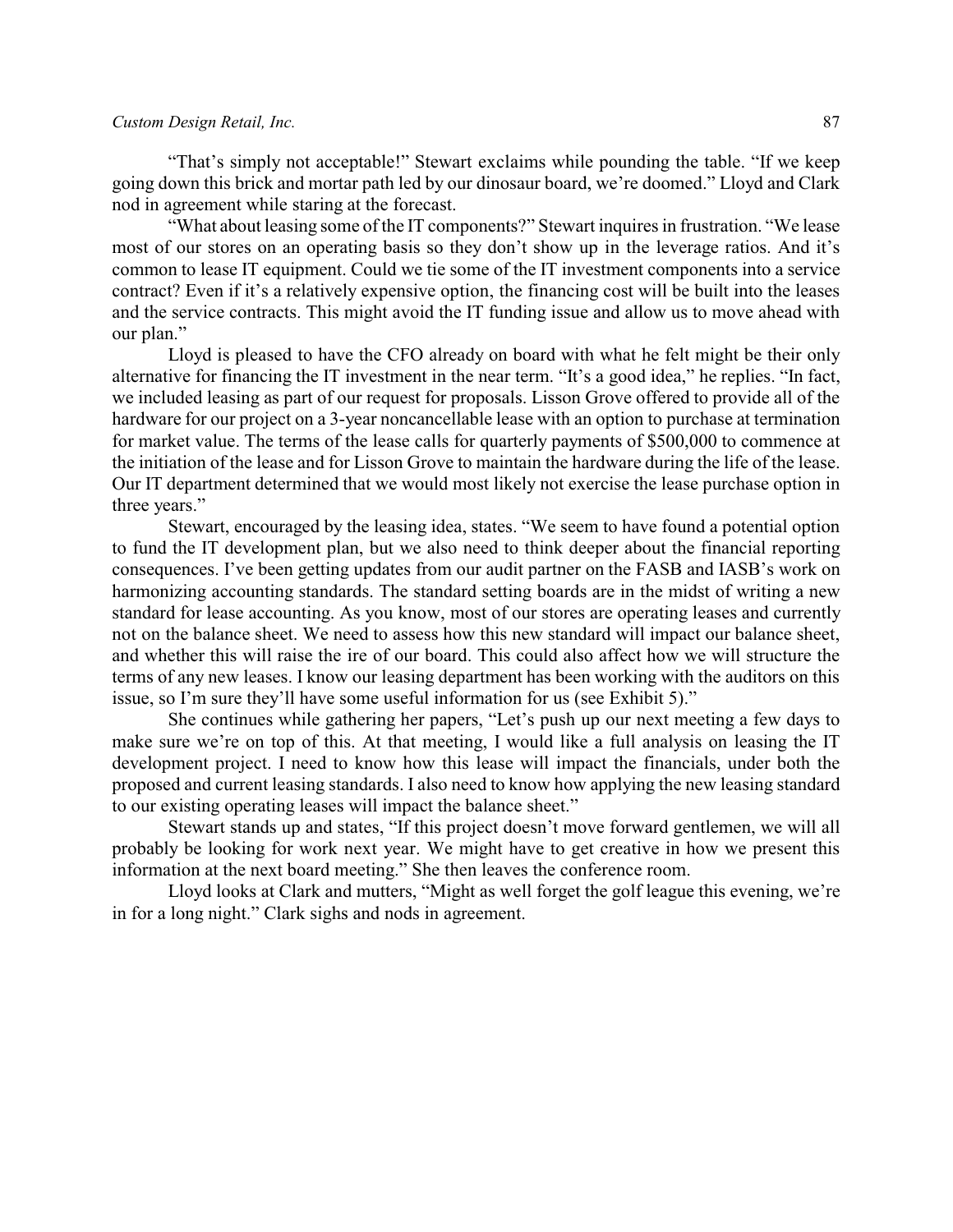## **EXHIBIT 5**

#### **Summary Information on Store Leases**

CDR currently has 240 outstanding leases for their retail stores with over 200 individual landlords. The vast majority of CDR's store leases have a 5 or 10-year term, an annual rental amount of around \$58,000, and an option to renew for the same time period under similar terms. The rental payments are due at the beginning of each period. The renewal decision is based on several factors including the company's strategic plan and the demographic profile of the population surrounding the store's location. The amounts below were gathered from the individual lease contracts and the market demographics profile reports maintained by the marketing department for each location. Based on the demographics profiles, the leasing department subjectively classified each store's demographics as follows:

- Poor = aging population that is decreasing in size and discretionary income.
- $\bullet$  Adequate = population that is maintaining its age, size, and discretionary income.
- $\bullet$  Good = population that is getting younger and increasing in size and discretionary income.

The following table summarizes the leased stores by term and demographic classification.

|            |                           | Demographics |           |           |           |
|------------|---------------------------|--------------|-----------|-----------|-----------|
| Lease Term | Years Remaining of Lease* | Poor         | Adequate  | Good      | Total     |
| 5 years    | 3 years                   | 8 stores     | 57 stores | 32 stores | 97 stores |
| 10 years   | 3 years                   | 20 stores    | 39 stores | 14 stores | 73 stores |
| 10 years   | 8 years                   | 7 stores     | 41 stores | 22 stores | 70 stores |
|            |                           |              |           |           |           |

\*This is an average of remaining years left of the original lease term. The 10 year leases consist of two categories: leases commenced in last 5 years (70 stores), and leases commenced over 5 years ago (73 stores).

Since a future renewal option is usually negotiated at the time of the lease renewal, it is safe to assume that all of the outstanding leases have a renewal option. Also, CDR's incremental borrowing rate is currently 6 percent.

Lastly, the revised *Leases* Exposure Draft defines the lease term as follows:

An entity shall determine the lease term as the noncancellable period of the lease, together with both of the following:

- a. Periods covered by an option to extend the lease if the lessee has a significant economic incentive to exercise that option.
- b. Periods covered by an option to terminate the lease if the lessee has a significant economic incentive not to exercise that option (ED 842-10-25-1).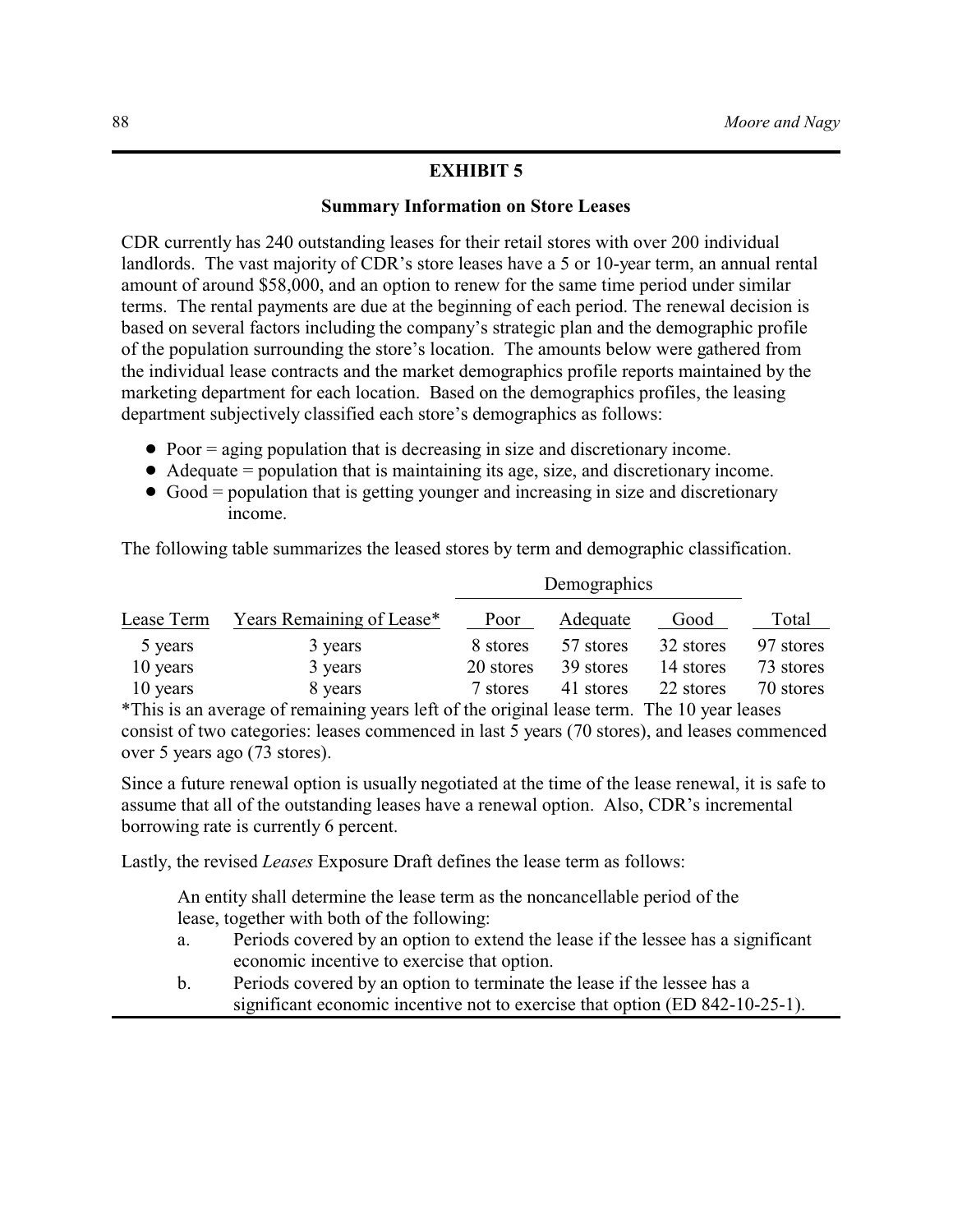## **REQUIREMENTS**

Please refer to the revised *Leases* Exposure Draft when answering the questions that pertain to the new lease accounting proposal.

- 1. Describe the significant balance sheet changes for lessees resulting from the proposed lease accounting requirements.
- 2. Refer to Exhibit 5 and estimate the impact that applying the proposed lease accounting requirements for CDR's store operating leases would have had on their 2009 Balance Sheet.
- 3. Assume CDR accepts the Lisson Grove lease agreement.
	- a. Determine the balance sheet impact for leasing the IT project under the current lease accounting requirements.
	- b. Determine the balance sheet impact for leasing the IT project under the proposed lease accounting requirements.
	- c. Would the Lisson Grove lease agreement allow management to invest in the IT project in 2011 and still satisfy the board's mandate? Please comment on whether the lease option satisfies both the spirit and form of the board's mandate.
	- d. Assume CDR management executes the Lisson Grove lease and makes the IT investment in 2011 (based on the 2011 Operating Income Forecast presented in Exhibit 4). How may Andrew Lloyd and Ken Clark 'creatively' present this IT investment decision to the board? Assume Ken Clark determines that the lease commitment will have a minimal net effect on the presented 2011 Forecasted Operating Income due to the expected increase of gross profit from the improved web presence offsetting the related IT expenses for the year.
- 4. Provide some suggestions as to ways CDR can structure future leases that would minimize their impact on the balance sheet under the proposed lease accounting requirements. Consider both the store leases and the Lisson Grove Systems' proposal. Identify and discuss any potential costs associated with your suggestions.
- 5. As preparers of public financial statements, management accountants of a public company, and members of the accounting profession, both Ken Clark and Andrew Lloyd have certain responsibilities to various stakeholders. Members of the accounting profession, like all professions, are expected to behave ethically. Several accounting organizations [e.g., the American Institute of Certified Public Accountants (AICPA), the Institute of Internal Auditors (IIA), and the Institute of Management Accountants (IMA)] have codes of professional conduct that prescribe the ethical conduct that accounting profession members should strive to achieve. Please refer to the IMA's Statement of Ethical Professional Practice at www.imanet.org/pdfs/statement%20of%20Ethics web.Pdf to answer the following questions:
	- a. Identify the components of the IMA's Statement of Ethical Professional Practice that are most applicable to the CDR case.
	- b. As financial statement preparers and management accountants for a publicly listed company, Ken Clark and Andrew Lloyd have a fiduciary responsibility to a variety of CDR stakeholder groups. Identify these various stakeholder groups and describe Clark and Lloyd's responsibility to each of them.
	- c. Discuss the ethical implications surrounding management's possible adoption of the leasing plan described in the case.